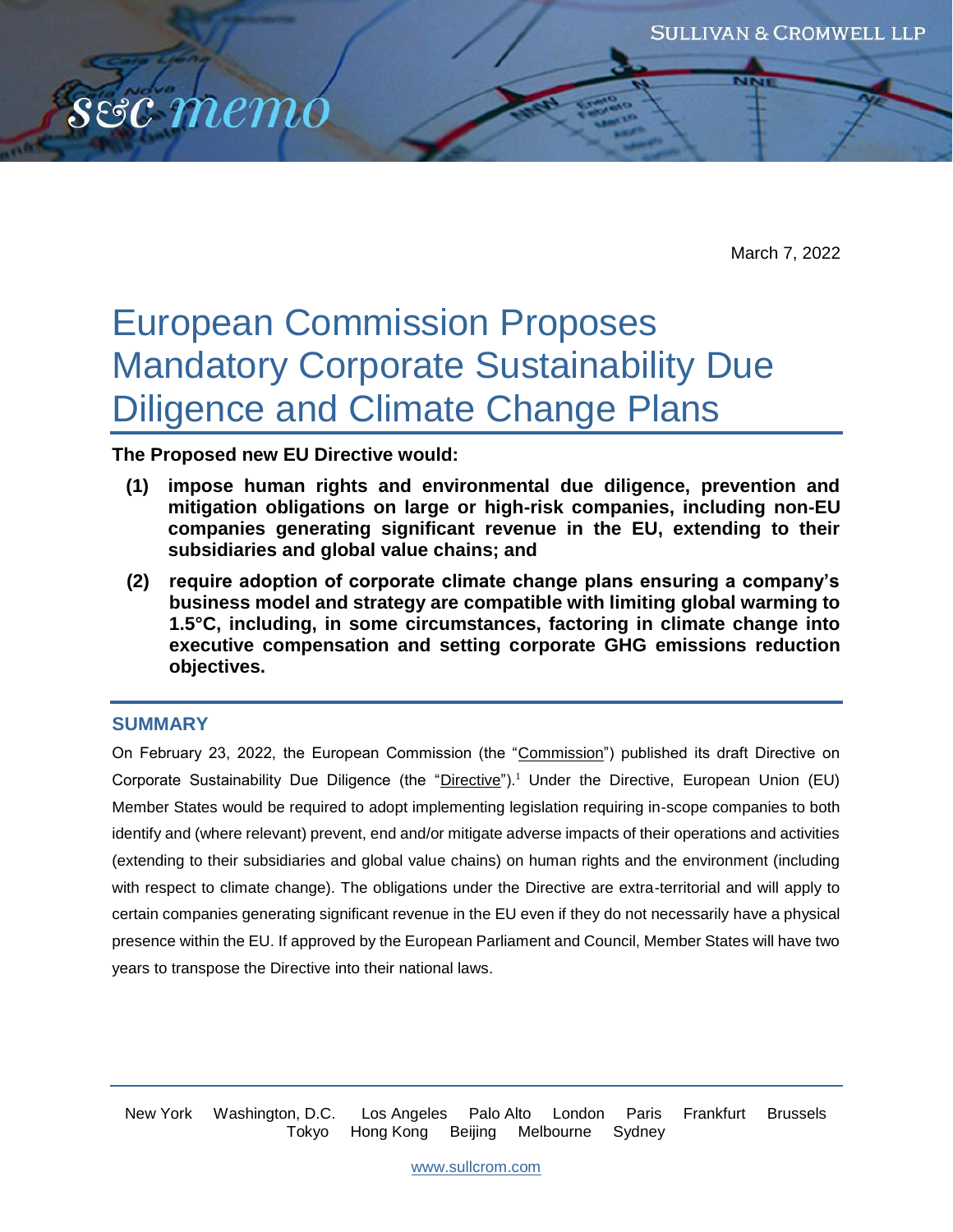#### **BACKGROUND**

The European Union (EU) has been active in recent years in developing mandatory corporate ESG-related due diligence and compliance-focused measures, which fall within its broader sustainability/ESG policy agenda. For example, the EU Non-Financial Reporting Directive (NFRD)<sup>2</sup> requires certain large listed EU companies to disclose information on certain ESG matters, including any ESG-related due diligence processes implemented. There are also a number of sector-specific legislative acts, such as the EU Conflict Minerals Regulation,<sup>3</sup> which requires EU companies to ensure that they import tin, tungsten, tantalum and gold from responsible and conflict-free sources and establish mechanisms for conducting due diligence (such as independent audits of supply chain due diligence). In addition, the EU Sustainable Finance Disclosure Regulation (SFDR)<sup>4</sup> requires certain financial market participants within the EU to publish a statement on their due diligence policies with respect to any adverse impacts of their investment decisions on sustainability factors. In November 2021, the Commission submitted proposals to introduce mandatory corporate due diligence obligations to ensure that certain products are not linked to deforestation or forest degradation.<sup>5</sup>

There has also been growing proliferation of national mandatory due diligence regimes within Europe. For example, in 2017, France enacted supply chain legislation requiring large French companies to undertake due diligence in respect of their contractors and suppliers aimed at preventing adverse human rights and other ESG impacts.<sup>6</sup> Similarly, in June 2021, the German parliament passed legislation requiring companies to take measures to prevent human rights violations in their supply chains.<sup>7</sup> A number of other EU Member States are in the process of adopting similar legislative measures. In March 2021, the European Parliament adopted a proposal for the Commission's consideration for a new EU directive mandating corporate human rights and environmental due diligence.<sup>8</sup>

## **SCOPE OF ENTITIES COVERED**

These "Group 1" companies will be required to comply with the Directive (as implemented by the relevant Member State) within two years of its enactment:

- *Large EU companies*: All companies formed under the laws of an EU Member State with over 500 employees and an annual net turnover exceeding €150 million worldwide.
- *Non-EU companies with significant EU revenues*: All companies formed outside the EU with an annual net turnover in the EU exceeding €150 million.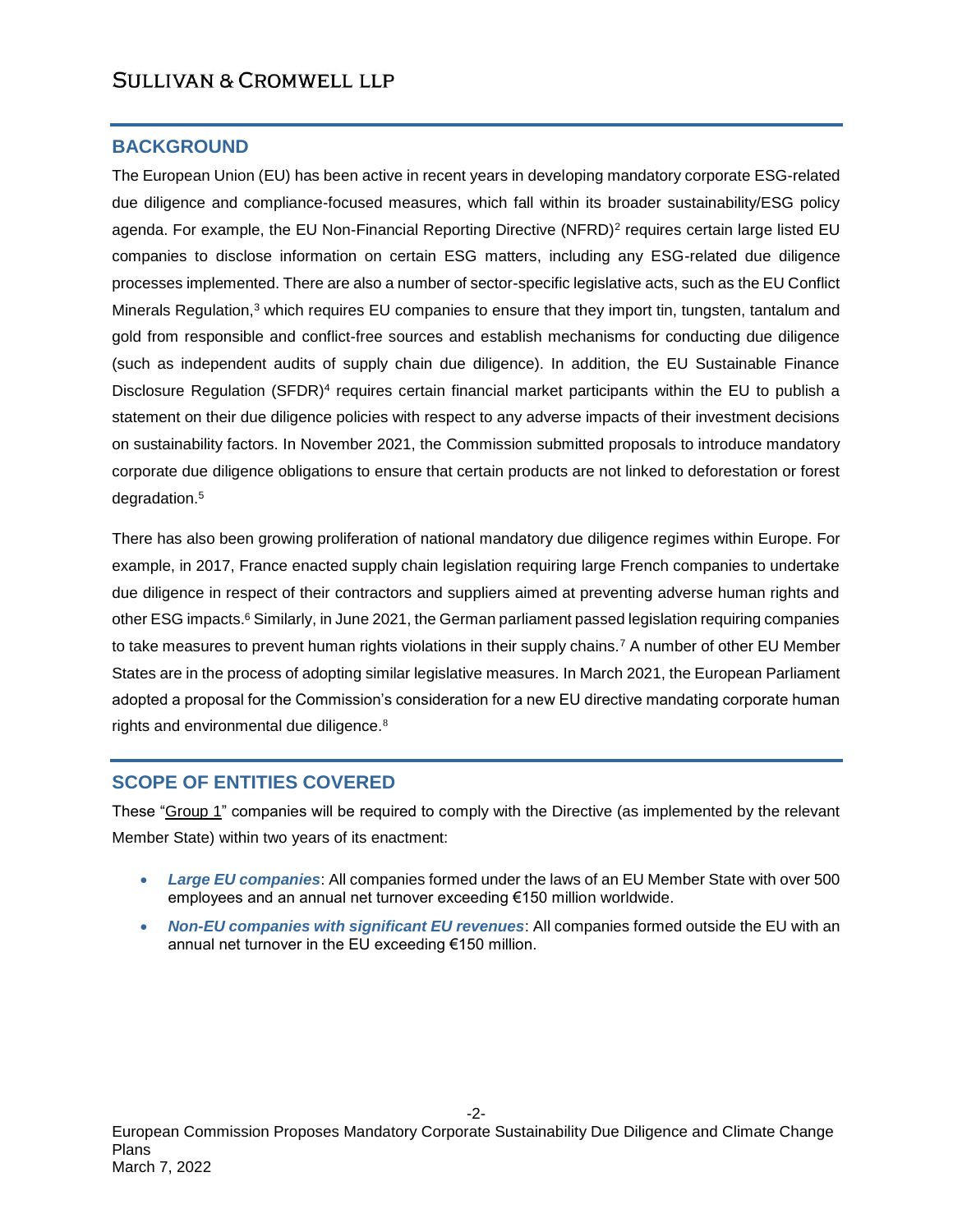These "Group 2" companies will be required to comply with the Directive (as implemented by the relevant Member State) within four years of its enactment:

- *Mid-cap EU companies in high impact sectors*: EU companies with more than 250 employees and a net turnover of €40-150 million worldwide, provided that at least 50% of this turnover was generated in one or more of the following "high impact" sectors:
	- Manufacturing of textiles, leather and related products (including footwear) and wholesale trade of textiles, clothing and footwear;
	- Agriculture, forestry, fisheries, manufacturing of food products, and the wholesale trade of agricultural raw materials, live animals, wood, food and beverages; and
	- Extraction of mineral resources (irrespective of where they are extracted), including crude petroleum, natural gas, coal, lignite, metals and metal ores; manufacturing of certain metal products; and the wholesale trade of mineral resources, basic and intermediate mineral products (including metals and metal ores, construction materials, fuels, chemicals and other intermediate products).
- *Non-EU companies with EU revenues from high impact sectors*: Non-EU companies that generated annual net turnover of €40-150 million in the EU, of which at least 50% (calculated on a global basis) derives from the high impact sectors noted above.

The Commission estimates that approximately 13,000 EU companies and 4,000 non-EU companies will fall within the scope of the Directive.

## **CORPORATE SCOPE OF OBLIGATIONS**

The obligations imposed under the Directive will apply to the operations of in-scope companies and those of their subsidiaries and the company's "value chain" operations carried out by entities with whom the company has an "established business relationship." "Established business relationships" capture direct and indirect commercial relationships which are "expected to be lasting" and "do not represent a negligible or merely ancillary part of a value chain."

A company's "value chain" covers activities related to the production of goods or provision of services, including product development, use and disposal of the product and related upstream and downstream established business relationships of the company. The "value chain" of financial institutions providing financial services is defined as the activities of their clients<sup>9</sup> and of other companies in the client's group whose activities are linked to the relevant value chain contract.

## **DUE DILIGENCE OBLIGATIONS**

In-scope companies will be required to:

1. **Integrate human rights and environmental due diligence into corporate policies**. Relevant policies shall include descriptions of the company's approach to due diligence, its code of conduct, and the processes established to implement due diligence. Larger entities are required to update and publicly report such policies annually.

European Commission Proposes Mandatory Corporate Sustainability Due Diligence and Climate Change Plans March 7, 2022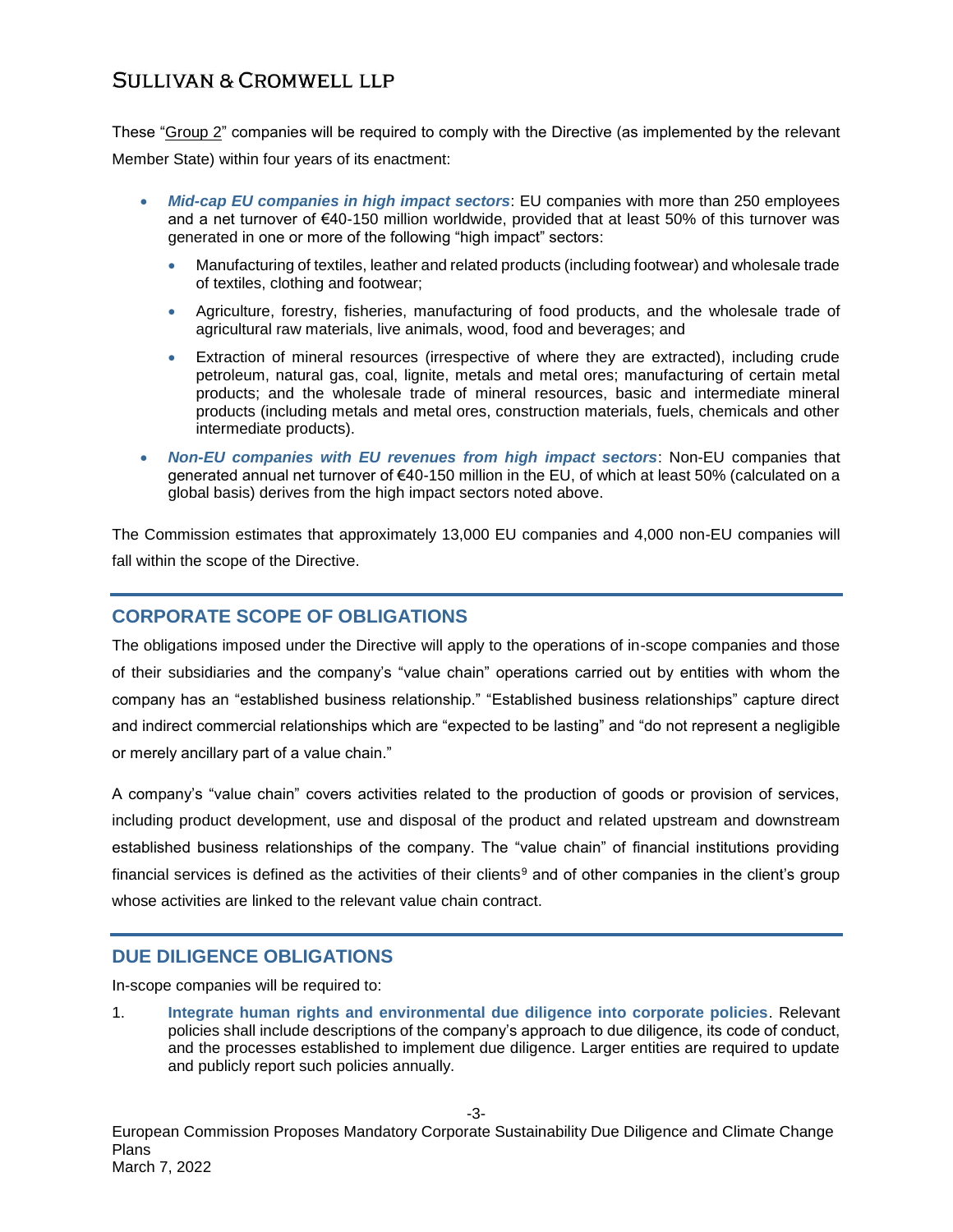- 2. **Identify actual or potential adverse human rights and environmental impacts arising from their own operations, those of their subsidiaries and from their established business relationships throughout their value chains**. Companies shall, where relevant, carry out consultations with potential affected groups, including workers and other relevant stakeholders to gather information on actual or potential adverse impacts. Group 2 companies are only required to identify their impacts relevant to their respective high risk sector(s). Financial institutions providing credit, loan or other financial services will need to identify actual and potential adverse impacts only before providing these services.
- 3. **Prevent or, if not immediately possible, mitigate such potential impacts and end actual adverse impacts**. Required corporate actions may include implementation of a prevention action plan in consultation with affected stakeholders, seeking contractual assurances that ensure compliance with the company's code of conduct from counterparties with whom the company has a direct business relationship (including "contractual cascading" through a value chain), and the establishment of measures to verify compliance. Contractual assurances shall be accompanied by appropriate compliance verification measures. If prevention or mitigation is unsuccessful or an actual adverse impact cannot be ended, companies shall refrain from extending or entering into new relationships with partners connected to such impact and, if the impact is severe and if legally possible, terminate existing relationships. Additionally, companies are required to end or minimize the relevant adverse impact, including by the payment of damages to affected persons or communities proportionate to the significance and scale of the impact and the contribution of the company's conduct.
- 4. **Maintain a human rights and environmental complaints procedure**. Entities are required to enable complaints to be submitted by (i) affected persons; (ii) representatives of such individuals; and (iii) civil society organizations active in areas related to the relevant value chain. Complainants shall be entitled to meet with company representatives at the appropriate level.
- 5. **Monitor the effectiveness of the due diligence policies and measures**. Companies must carry out annual reviews of their own operations and measures, as well as those of their subsidiaries and their established business relationships in their value chains.
- 6. **Publish annually a public statement relating to the Directive requirements**. Companies not subject to the NFRD will be required to publish an annual statement to communicate the relevant due diligence and prevention and mitigation actions taken by the company during the previous year.

# **OBLIGATION TO ADOPT A CLIMATE CHANGE PLAN**

In addition to the above human rights and environmental due diligence-related requirements, the Directive will require Group 1 companies to adopt a corporate plan to ensure that their business model and strategy are compatible with the Paris Agreement goals of limiting global warming to 1.5°C. Plans are expected to identify the extent to which climate change is a risk for (or an impact of) the relevant company's operations. If climate change is or should have been identified as a principal risk or impact, the company is required to include emission reduction objectives in its plan. Companies shall also duly take into account their climate change plans when setting variable director and executive remuneration, if such remuneration is already linked to the company's business strategy and long-term interests and sustainability.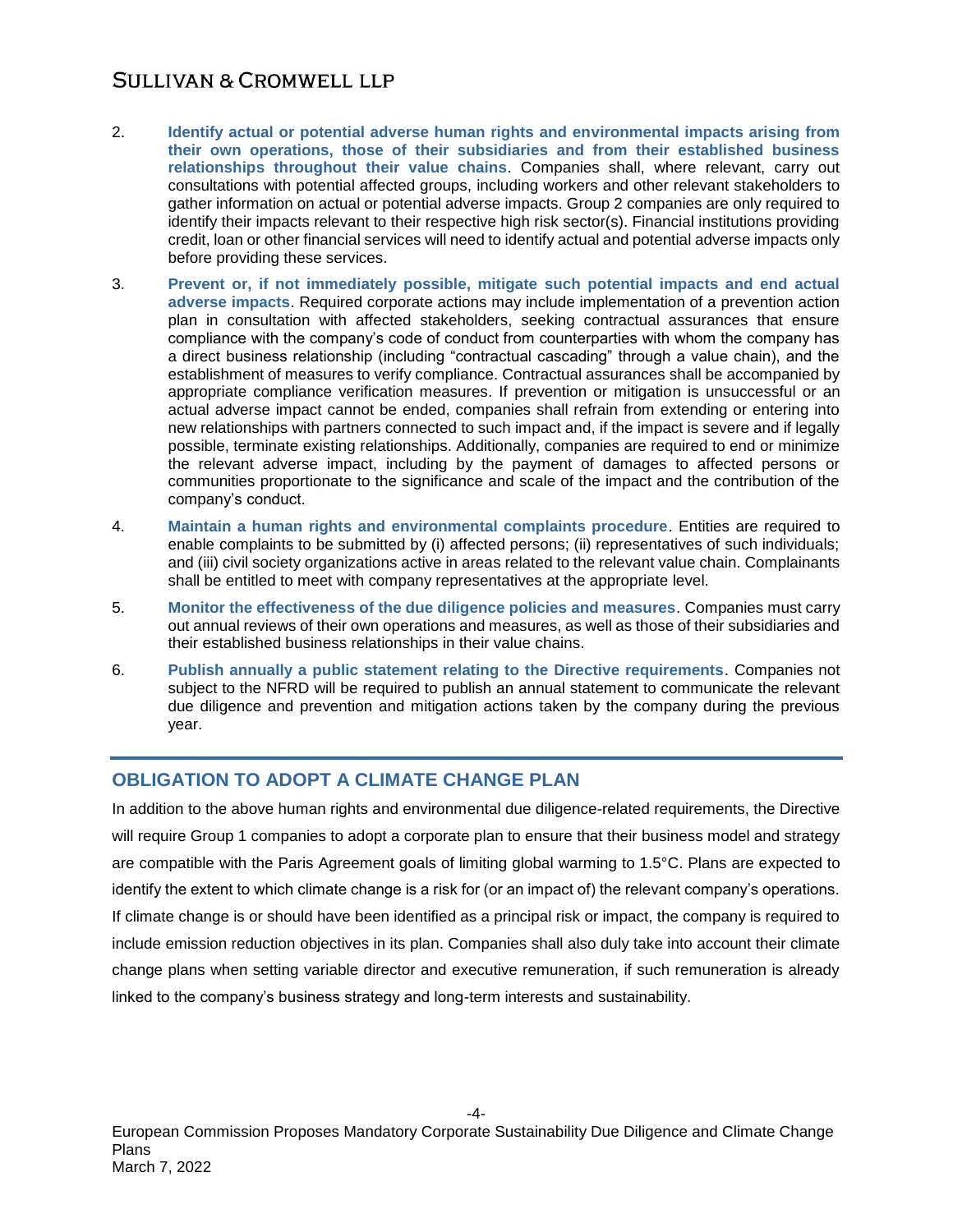## **ENFORCEMENT MECHANISMS**

The Directive sets out various enforcement mechanisms:

- 1. *Regulatory Supervision and Exclusion from Public Support*: Member States will be required to impose sanctions (including fines and compliance orders), which must be "effective, proportionate and dissuasive" and may include financial penalties based on a company's turnover. Companies will be required to certify that no such sanctions have been imposed on them when applying for public support. The Commission will also establish a European Network of Supervisory Authorities to ensure a coordinated approach to supervision.
- 2. *Civil Liability*: The Directive will also require Member States to ensure companies are liable for civil damages in circumstances where their failure to comply with the mandated due diligence, mitigation or remediation obligations leads to damage. Companies will not be held liable for damages caused by an adverse impact arising as a result of the activities of an indirect partner with whom it has an established business relationship, provided that the company has obtained the requisite contractual assurances from its direct partner (unless it was unreasonable to expect that the action actually taken, including with respect to verifying compliance, would be adequate to prevent, minimize, end or mitigate the adverse impact).
- 3. *Director/Executive Duties*: The Directive will require Member States to ensure members of management bodies (or the CEO if there is no management body) of in-scope EU companies are responsible for establishing and overseeing the implementation of the required due diligence actions and adapting corporate strategy in light of actual and potential adverse human rights or environmental impacts. CEOs and other members of administrative, management or supervisory bodies (or others performing similar functions) of companies will also be required to consider, where applicable, the human rights, climate change and other environmental consequences of their corporate decisions, on a short- medium- and long-term basis.

#### **IMPLICATIONS**

The Directive, if approved by the European Parliament and Council, will represent one of the most ambitious ESG-related corporate regulations to date, especially in light of its extraterritorial reach, requirement for businesses to align their strategies with a 1.5°C warming scenario, and more generally the substantive duties it imposes.

Companies should begin to assess whether they or any of their subsidiaries fall within the proposed scope of the Directive and, if so, what steps will need to be taken to ensure compliance with it. This could require making significant changes to business plans and strategies, corporate procurement and contracting policies, corporate governance and board oversight, executive compensation and internal monitoring and compliance functions.

\* \* \*

Copyright © Sullivan & Cromwell LLP 2022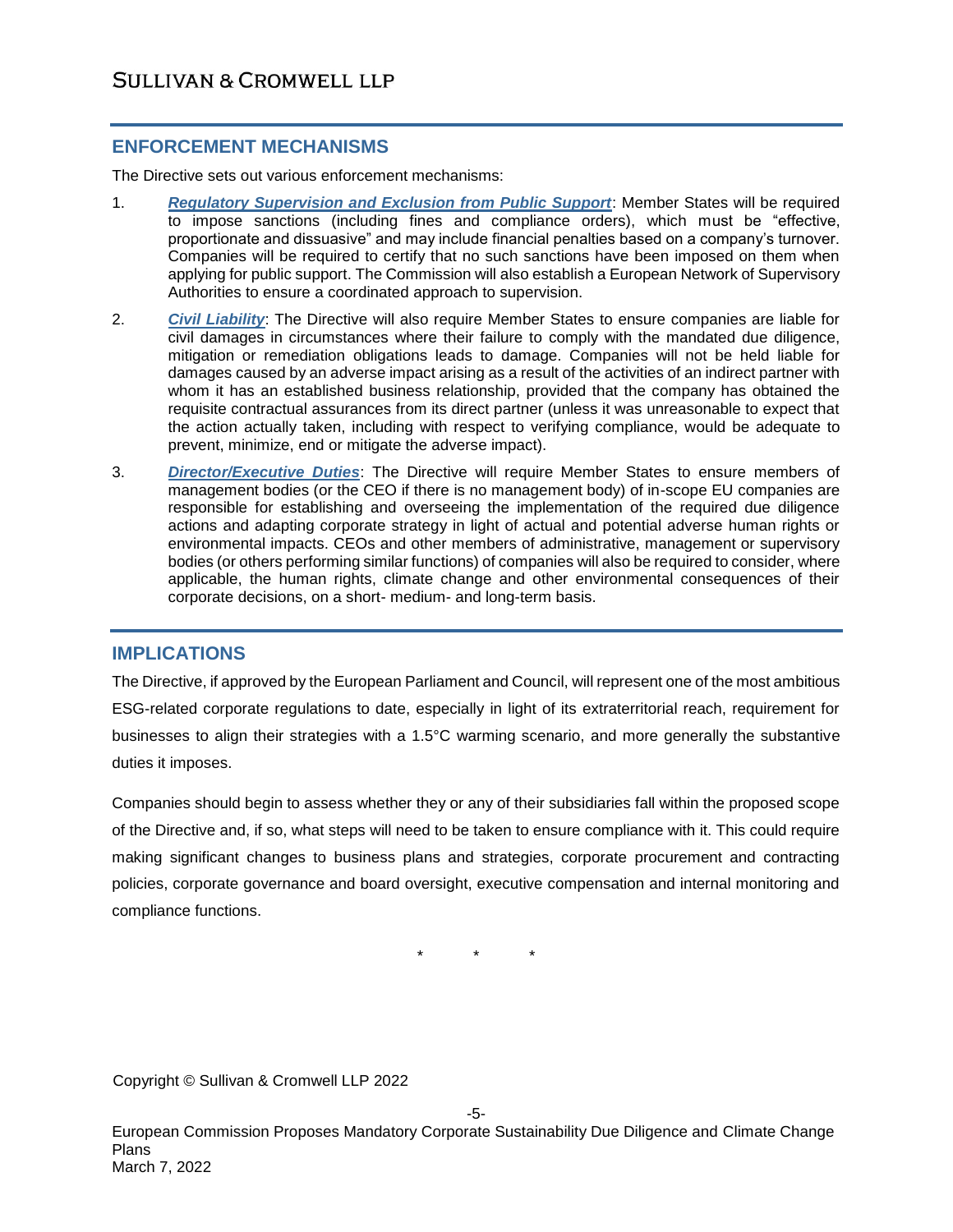#### **ENDNOTES**

- <sup>1</sup> European Commission Proposal for a Directive of the European Parliament and of the Council on Corporate Sustainability Due Diligence and amending Directive (EU) 2019/1937, COM(2022) 71 final.
- <sup>2</sup> Directive 2014/95/EU of the European Parliament and of the Council of 22 October 2014. On 21 April 2021, the European Commission adopted a proposal for a Corporate Sustainability Reporting Directive (CSRD), which would extend the existing non-financial reporting requirements.
- <sup>3</sup> Regulation (EU) 2017/821 of the European Parliament and of the Council of 17 May 2017.
- <sup>4</sup> Regulation (EU) 2019/2088 of the European Parliament and of the Council of 27 November 2019.
- <sup>5</sup> European Commission Proposal for a Regulation of the European Parliament and of the Council on the making available on the Union Market as well as export from the Union of certain commodities and products associated with deforestation and forest degradation and repealing Regulation (EU) No 995/2010.
- $6$  Loi no. 2017-399 du 27 Mars 2017 relative au devoir de vigilance des sociétés mères et des entreprises donneuses d'ordre.
- <sup>7</sup> Gesetz über die unternehmerischen "Sorgfaltspflichten zur Vermeidung von Menschenrechtsverletzungen in Lieferketten" (Supply Chain Act).
- <sup>8</sup> See our previous publication covering this proposal and other business and human rights developments [here.](https://www.sullcrom.com/sc-publication-esg-update-recent-eu-business-and-human-rights-developments)
- <sup>9</sup> This excludes small and medium-sized enterprises (SMEs), which do not need to be within the scope of the due diligence.